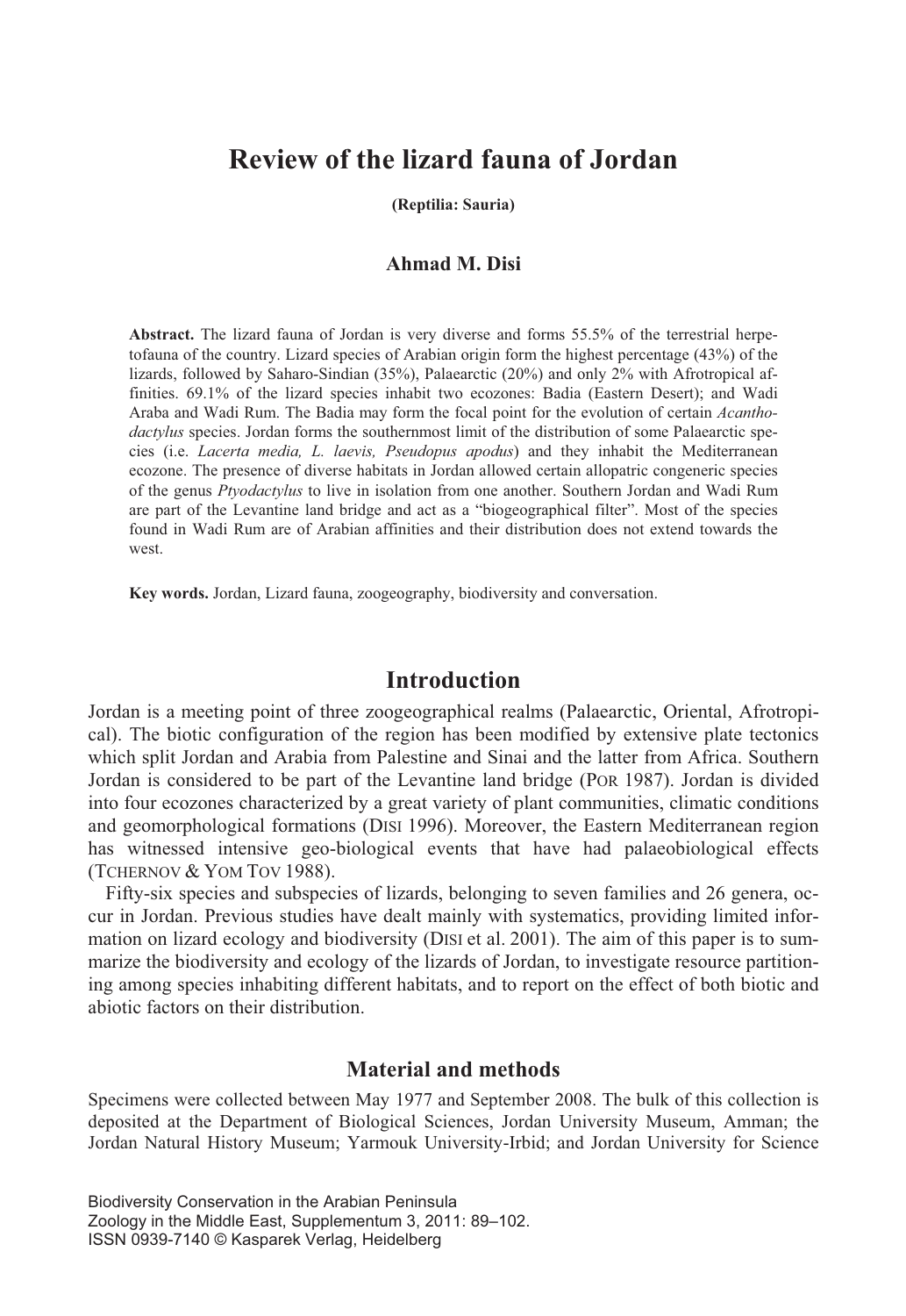

Fig. 1. Ecozones of Jordan.

and Technology-Irbid. Detailed studies covered all habitats in Jordan. Abiotic and biotic information for different localities was obtained from personal field notes and the Meteorological Department, Ministry of Transportation and the Jordan National Geographic Center (1984).

# **Results**

Distribution of lizards by ecozones in Jordan (Fig. 1):

- - Mediterranean ecozone: Lizard species limited to this ecozone are: *Cyrtopodion kotschyi orientalis, Laudakia stellio* ssp.*, Lacerta kulzeri petraea, L. laevis, L. media israelica, Chalcides guentheri, Ophiomorus latastii,* and *Pseudopus apodus* (DISI et al. 2001). This ecozone represents the southern limit of the distribution of Palaearctic species.
- - The Badia or "Syrian Desert" ecozone: The Badia lies at the heart of the Saharo-Arabian-Sindian zone. Several species of lizards are endemic here: *Stenodactylus grandiceps, Trapelus pallidus agnetae, T. fieldi, Laudakia stellio picea, Acanthodactylus robustus, A. grandis, A. orientalis* and others. It may form a focal point of evolution for certain species of *Acanthodactylus* (DISI 1996, 2002).
- - Irano-Turanian ecozone: This ecozone forms a transition zone between the Mediterranean and surrounding ecozones (DISI 1996).
- - Wadi Araba and Southern Jordan: Species and subspecies found in Jordan and not to the west of Wadi Rum and or Wadi Araba: *Pristurus rupestris, Laudakia stellio picea, Phrynocephalus arabicus, Trapelus pallidus agnetae, T. fieldi, Acanthodacty-*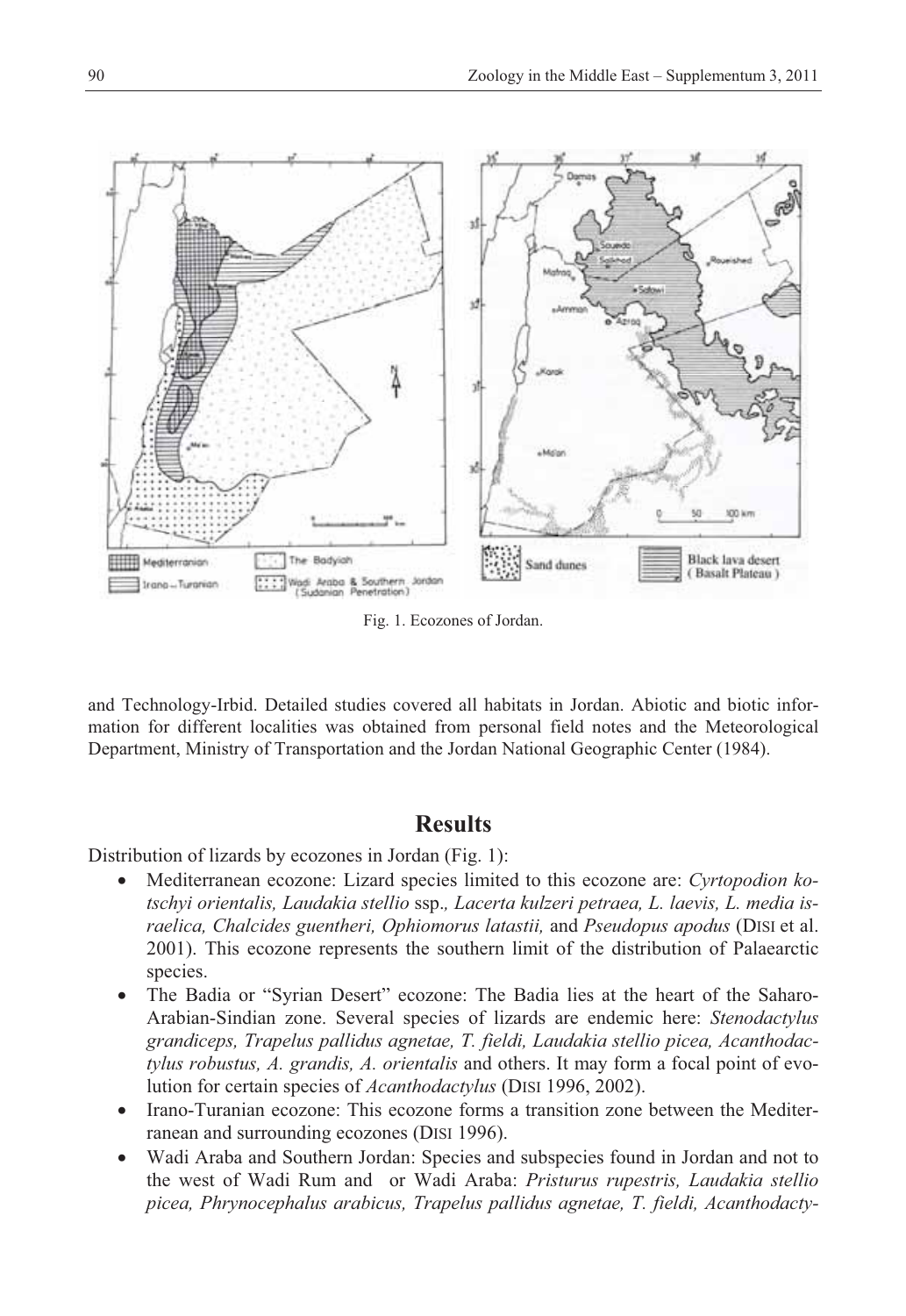*lus grandis, A. robustus, A. schmidti, A. tilburyi, A. tristrami, Stenodactylus grandiceps, Phoenicolacerta kulzeri petraea, Mesalina brevirostris microlepis* and *Scincus scincus meccensis*.

**Species and subspecies found in Sinai or southern Palestine but not in Jordan:** *Hemidactylus flaviviridis, Stenodactylus petrii, Tarentola mauritanica fascicularis, Trapelus pallidus pallidus, T. savignii, Uromastyx ornatus, Chamaeleo chamaeleon musae, Scincus scincus scincus, Macroprotodon cucullatus cucullatus* and *Mesalina rubropunctata*. Both biotopes Wadi Araba and Wadi Rum and Eastern Badia have the highest number of species of lizards in Jordan (69.1%).

**Relict Species:** Relict species such as *Eumeces taeniolatus* are completely isolated in mountainous areas, separated from the main area of distribution by a considerable distance. They survive in a very fragile ecological habitat that needs immediate protection. These are relict species from postglacial periods and occupy a habitat which is ecologically similar to that of earlier (preglacial) conditions (DISI 1993, 1996).

**Endemism:** KOSSWIG (1955) said that there are difficulties in distinguishing natural biogeographic barriers within the Levant. TCHERNOV  $&$  YOM-TOV (1988) also indicated that the Levantine region is a transitional zone between the Palearctic and the Saharo-Arabian desert belt, with complex mosaic patterns of distribution. The subspecies *Phoenicolacerta kulzeri petraea* is endemic to Jordan. Jordan is not separated from surrounding countries by natural barriers, thus preventing the operation of isolation mechanisms and therefore endemism is limited (2% of lizards). There are, however, four areas of endemism in the Eastern Mediterranean region:

- An area where *Lacerta media israelica* and *Ablepharus rueppellii festae* are found in northern Jordan, including the Jordan Valley and northern Israel. A fourth endemic species, *Cyrtopodion amictopholis*, has been reported only from Mount Hermon (SI-VAN & WERNER 1992);
- - Southern Jordan bordering northwest Saudi Arabia and southern Israel including Sinai, illustrated by the presence of *Hemidactylus mindiae*;
- $\bullet$  The Syrian Desert, which is shared by southern Syria, western Iraq, eastern Jordan and northern Saudi Arabia, is exemplified by the presence of *Stenodactylus grandiceps, Acanthodactylus robustus, A. tristrami, Trapelus fieldi* and *Laudakia stellio picea;*
- Wadi Araba harbors *Cerastes gasperetti mendelssohni.*

### **Abiotic factors affecting the biodiversity and ecology of the lizard fauna**

**Substrate type:** There is a positive correlation between local distribution and substrate type (ANDERSON 1968, DISI 1987, SZCZERBAK 1994). Several species (*Stenodactylus doriae*, *Phrynocephalus arabicus*, *Acanthodactylus schmidti*, *A. tilburyi, Scincus sincus meccensis*, and *Sphenops sepsoides*) are morphologically, behaviorally and physiologically adapted to sandy habitats and are associated with the sand dunes of Wadi Araba and Wadi Rum. Sand burrowing reptiles are characterized by a flatly expanded wedge-shaped snout and the ventral position of the mouth opening protects it from ingesting sand during submerged progression. ARNOLD (1984) indicated that the vertical flanks of *Scincus* and *Sphenops* improve the lateral thrust during sand swimming. The fringed eyelids of gekkonid lizards protect their eyes. The locomotion of lizards on sand dunes is facilitated by expansion of the area of their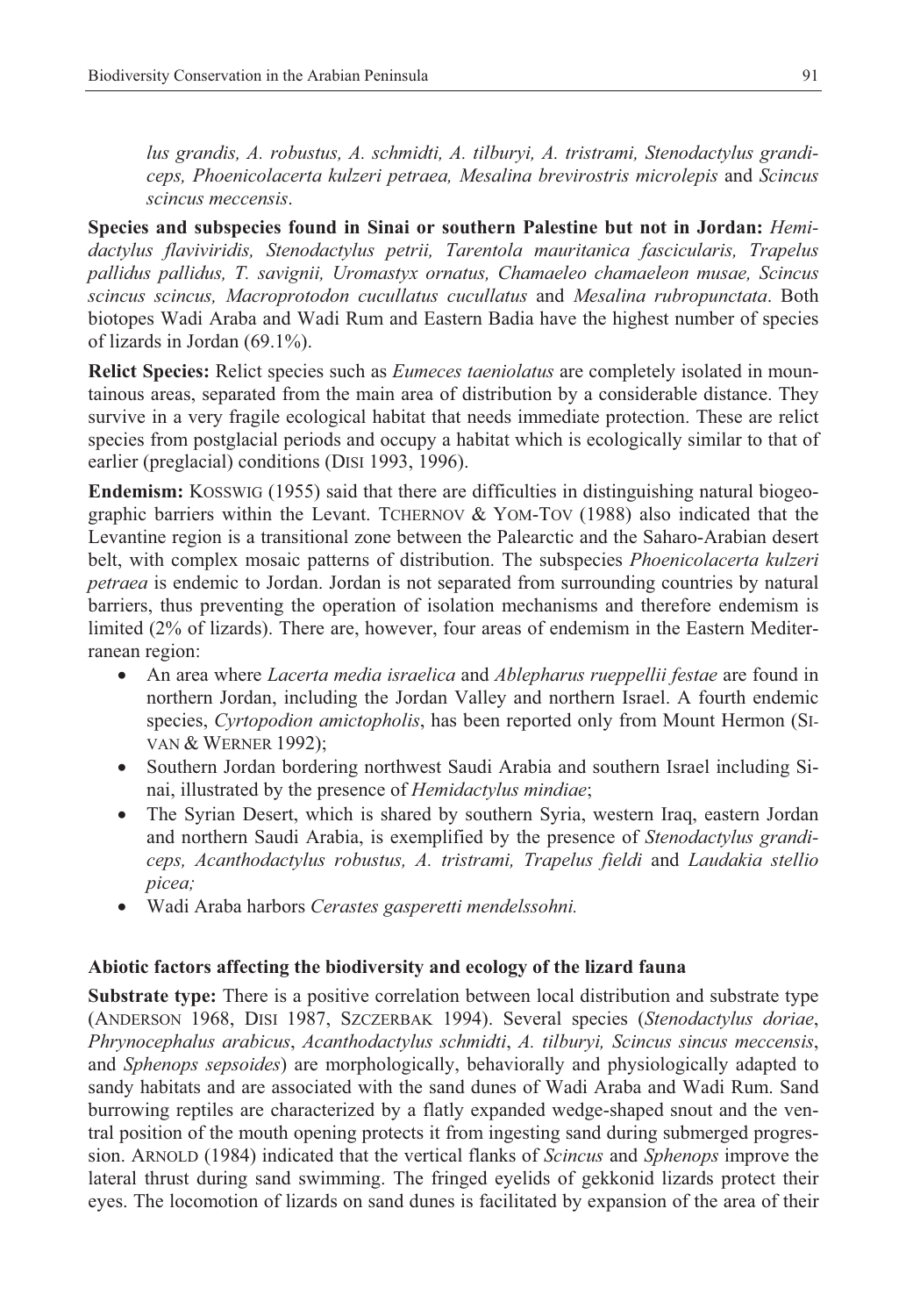feet through well-developed lateral fringes along the toes. Most of these psammophilic species extend their distribution more than 300 km toward the north (Al Hazim) through suitable substrate along the border between Jordan and Saudi Arabia (Fig. 2).

*Ophiomorus latastii* and *Chalcides guentheri* live in humid soil below the surface and their limbs have been reduced to facilitate their mainly subterranean lifestyle. *Laudakia stellio* and *Pseudotrapelus sinaitus* are associated with outcrops of rocks that they use as basking sites, observation points to control their territories, shelter from the sun, open foraging sites and places to retreat when faced with danger. However, certain species such as *Trapelus pallidus*  may occupy different soil types such as alluvial fans, loam, clay and gravel soils. ANDERSON (1999) reported similar observations from Iran.

Some lacertid species such as *Mesalina guttulata*, *M. olivieri* and *M. brevirostris* prefer compact hard open clay and gravel plains. Also, the availability of cracks and holes in clay and gravel soils or burrows in plant-stabilized sandy soils may determine the local distribution of many lacertid species. These crevices provide shelter from predators and from temperature extremes (ANDERSON 1999). *Uromastyx* distribution is confined to compact gravelly soils where they are able to excavate burrows (DISI 1991).

Densities of *S. stenodactylus*, *A. boskianus* and *M. guttulata* were determined mainly by soil structure. Furthermore, both soil and annual vegetation structure determined density of *P. guttatus* and it clearly preferred microsites with very high rock content, high annual grass abundance, and high shrub cover. Moreover*, M. olivieri* favors areas with high gravel contents moderate to high herb abundance, and very low annual grass abundance.

**Moisture**. Mean annual values of the soil moisture index affect the distribution of lizards in Jordan. *Ophiomorus latastii, Chalcides ocellatus*, *Trachylepis vittata* and *Pseudopus apodus*  are associated with damp soil and it seems clear that humidity of the soil is a limiting factor for their abundance (DISI 1993). CLARK  $&$  CLARK (1973) indicated that there are certain species of lizards (*Lacerta media, C. ocellatus* and *Ophiomorus latastii*) inhabiting the vicinity of streams banked by woody shrubs.

KHALIL & HUSSEIN (1963) found that temperature and relative humidity control the activity of *Uromastyx aegyptia* and *Agama pallidus* (*= Trapelus pallidus*). *A. boskianus* specimens collected from the arid zone of the eastern desert are larger in size and the dorsal scales become more spiny, in comparison with specimens collected from places with high altitude and higher humidity (DISI 1993). Humidity is negatively correlated with mean daily sunshine hours. As the mean daily sunshine hours increase, temperature increases and causes a drop in humidity (DISI 1987). For example *Chalcides guentheri*, *C. ocellatus*, *Trachylepis vittata*, and others favor damp soil. On the other hand, certain species avoid humid habitats, like *Sphenops sepsoides*, *Scincus scincus meccensis*, *Stenodactylus doriae*, *Acanthodactylus schmidti*, and *Varanus griseus* (Table 1).

**Temperature.** Variations in mean body temperature are positively correlated with corresponding mean ambient temperature in almost all species studied. Also, the time spent basking varies among seasons and with mean temperature. Moreover, the total hours of activity are much less during winter than during summer. In addition, the percentage of lizards in the sun at particular times of the day varies among seasons and with mean temperature (DISI 1993).

The mean range of temperature has a greater effect on the distribution of lizards than the mean number of days with a minimum temperature below 0ºC (DISI 1993). It is well known that prolonged exposure to cold temperature could damage reproductive cells and other heat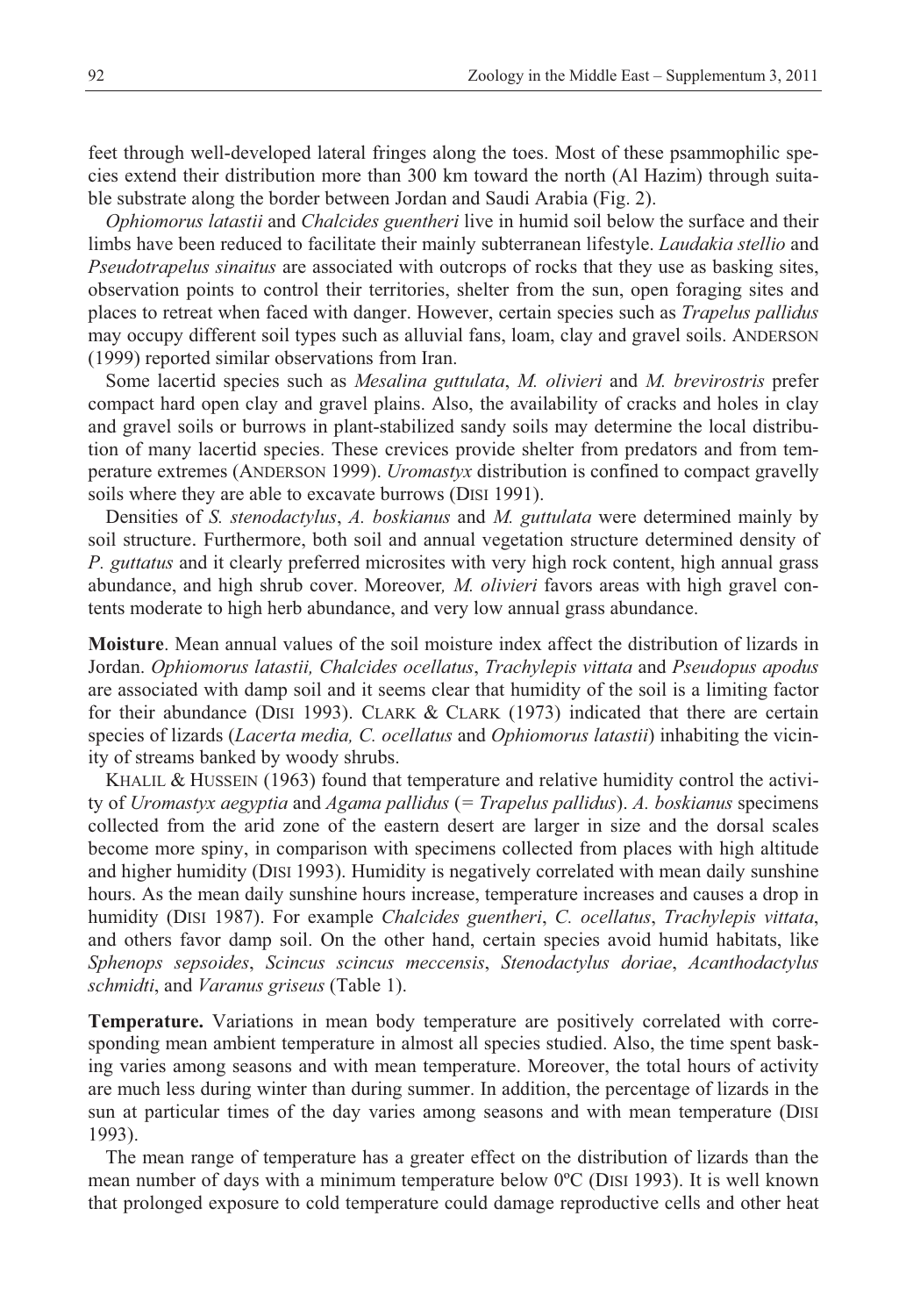

Fig. 2. *Laudakia stellio picea*. Photograph: Zuhair Amr.

sensitive tissues. This may explain how minimum temperature as well as vertical temperature gradient may act as a barrier for the distribution of certain herpetofauna species. The first is dependent upon latitude and the second is combined with altitude. This may allow the eastern mountains overlooking Wadi Araba to act as a barrier for certain species to block their way to the eastern plateau.

Eggs must be protected from lethal temperature and should be laid in suitable site allowing for embryogenesis to proceed. There is a correlation between color of basking lizards and time of the day. The color of *Pseudotrapelus sinaitus* becomes lighter during midday. Also, certain species, like *Trapelus fieldi*, escape the hot soil surface at midday by sitting on twigs of shrubs (DISI 1993).Temperature is negatively correlated with two attributes in distribution of lizards: altitude and mean annual solar radiation. Also, factor analysis shows that temperature plays an important role in the distribution of lizards in Jordan (DISI 1993). PIANKA (1971, 1985) reported that temperature is the most important factor in understanding lizards activities.

**Solar radiation.** In warm months the activity of lizards is distinctly bimodal, whereas in colder months lizards are most active at noon, when the temperature is highest. Reptiles can avoid harmful solar radiation by exhibiting certain coloration (DISI 1993). Global warming and ozone depletion are associated with increases in both temperature and ultraviolet solar radiation (UV). Although UV-B radiation constitutes only about 0.5% of the total solar radiation reaching the Earth's surface, it has high potential to cause biological damage because the high-energy wavelength can be absorbed by nucleic acids and proteins of living organ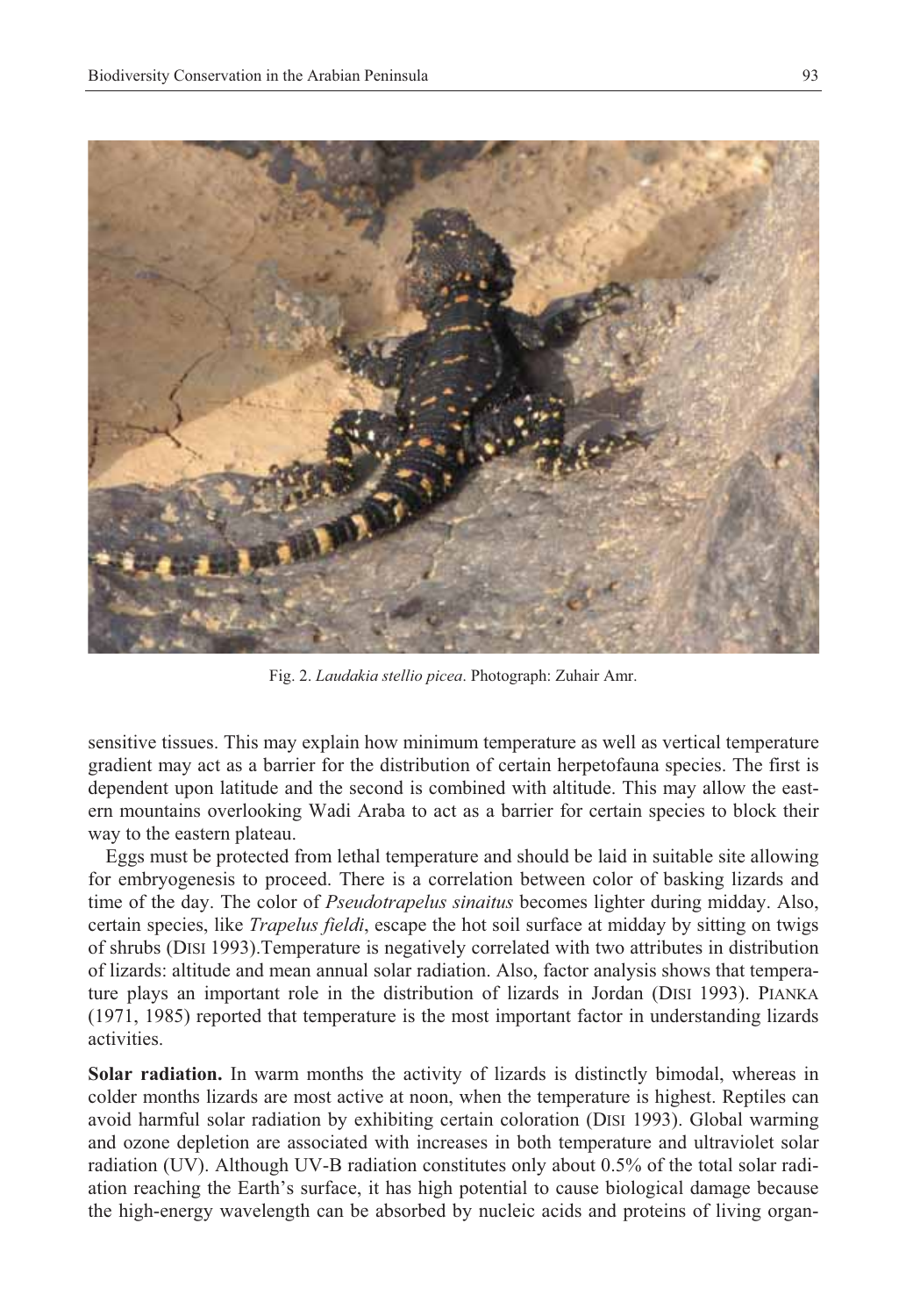isms (OVASKA 1997). The absolute levels of solar UV-B increases with altitude and thus will be greater at high-elevation. Intensive UV exposure in the laboratory can result in embryonic mortality and abnormal development.

**Altitude.** The most effective factor in determining the distribution of lizards in Jordan is altitude. This is a complex parameter since several other abiotic parameters interact with it, such as temperature, moisture (through rainfall and/or dew), wind speed, snow, vegetation cover (DISI 1987, KREBS 1994). In Jordan there is a vegetation zonation along an altitudinal gradient from the Jordan Valley, Dead Sea basin and Wadi Araba up to the mountains where the climax vegetation consists of trees. Moreover, PEARSON & RALPH (1978) showed that reptile diversity decreases with altitude, and also density and biomass are much lower than in desert habitats on other continents as altitude increases. Certain species of lizards living in the lowlands reproduce twice, as opposed only once by those species living at high altitudes. Also, there are considerable differences in the activity of *Lacerta viridis* at 860 m a.s.l. compared to those at 500 m a.s.l., similar to that noted for *Ablepharus kitaibelli* (STRIJBOSCH et al. 1989). The chain of mountains on the eastern side of Wadi Araba may act as barrier for certain species inhabiting low areas and the sand dunes of Wadi Araba.

#### **Biotic factors affecting the biodiversity and ecology of the lizard fauna**

**Vegetation.** The abundance and presence of certain species of lizards are related mainly to the availability of vegetation*. Lacerta laevis, Chamaeleo chamaeleon* and *Cyrtopodion kotschyi orientalis* are present where vegetation is available. *Ablepharus ruppellii festae is* found among dead leaves of oak and pine forests of the Mediterranean biotope in Jordan.

Vegetation may provide certain physical requirements for lizards. For example, *Haloxylon* and *Nitraria retusa* stabilize sand dunes and provide suitable sites for burrow excavation among their roots. These burrows may be excavated by large arthropods or rodents, which may form a suitable source of food, especially for snakes and lizards. Vegetation may attract other faunal species that may increase the chance for presence of their prey. It also affects the available niches by modifying and increasing the microhabitats. Moreover, vegetation plays an important role in maintenance of soil and moisture conditions of the microclimates (DISI 1993).

SHENBROT & KRASNOV (1997) found that the distribution of *M. olivieri* and *O. elegans* is mainly affected by the structure of annual vegetation, while the skinks: *C. ocellatus*, *A. kitaibelli* and *E. schneiderii* are affected by the structure of shrub vegetation. KREBS (1994) indicated that the number of lizard species could be predicted by the density and structure of vegetation and not by plant species diversity. JONES (1981) stated that grazing results in changes to vegetative structure and leads to a reduction in overall lizard abundance and diversity. ARNOLD (1984) showed that vegetation affects microhabitat of lizards.

PIANKA (1986) reported that the physical structure of the vegetation profoundly influences the composition of the lizard community. *Amphibolurus isolepis* stays adjacent to plants during midday, and when approached or pursued runs into bushes or grass. Similar observations were noticed with *Acanthodactylus schmidti* which utilizes spiny bushes in Al Hazim, Jordan (DISI & AMR 1998). AL-OGILY & HUSSAIN (1983) showed that the distribution of *Uromastyx aegyptia* depends upon the suitability of the substrate coupled with preference for certain grasses and shrubs. The habitat selection of *U. aegyptia* in Wadi Araba is explained by the distribution of *Acacia* sp., *Haloxylon* sp., *Anabasis* sp*.* and distribution of other plants, soil type and topography of the area (DISI 1993, BOUSKILA 1984).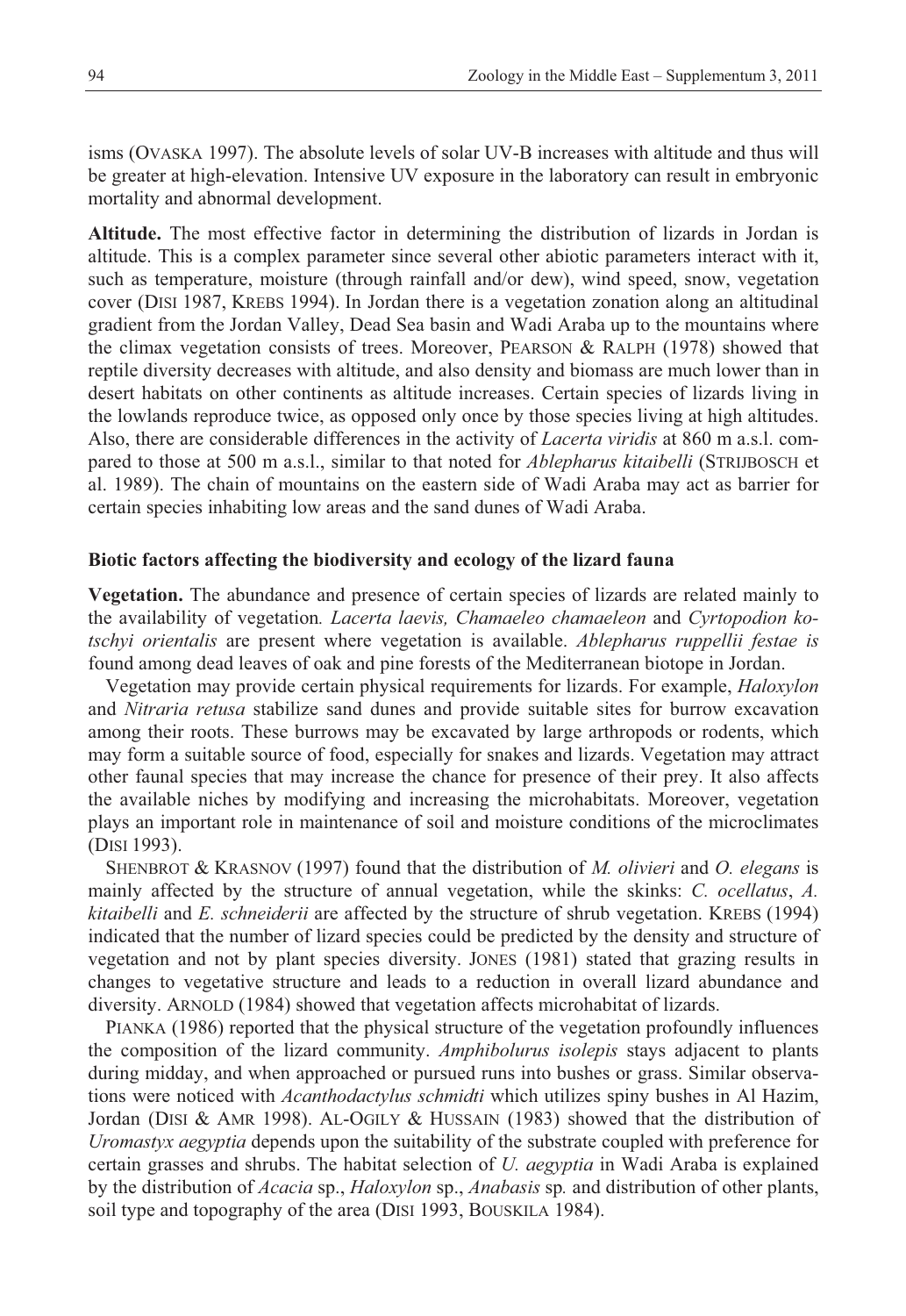

Fig. 4. *Chalcides guentheri*, King Talal Dam. Photograph: P. NECAS.

In the Badia, each lizard species preferred particular plant species. Moreover, *Lacerta laevis* is mainly collected from areas dominated by oak trees *Quercus* sp. (DISI & AMR 1998). While the presence of *C. chamaeleon* is dependent upon the need for structured vegetation cover.

HOUSE et al. (1980) indicated that an environment which varies in terms of topographical and vegetation structure would create a mosaic of temperature and humidity within a relatively small area throughout the day. Anthropogenic effects (unmanaged grazing, plowing of lands, infrastructural developments, and clearance of forests) resulted in the decrease in the size of lizard populations and/or their diversity (DISI & HATOUGH BOURAN 1999).

#### **Resource Partitioning Among Lizards**

The two most important resources considered as limiting factors to species biodiversity is the available number of microhabitats (sites for shelter, basking, foraging, oviposition) and food (WERNER 1987). It is difficult to identify the stomach contents to the specific level, which forms a hindrance in our understanding of true competition for prey. Partitioning of food resources could be estimated from other interspecific differences which minimize this competition: dietary behavior, morphometric measurements (especially head size), microhabitat and time of activity (seasonal and bimodal).

In the Badia, or black lava desert, the following species were recorded within a small area: *Ptyodactylus puiseuxi, Pseudotrapelus sinaitus* ssp., *Trapellus pallidus agentae, Uromastyx aegyptia microlepis* and *Masalina guttulata*. All these species are diurnal and grounddwelling. *U. a. microlepis* is the largest among theses lizards and is herbivorous. *P. sinaitus*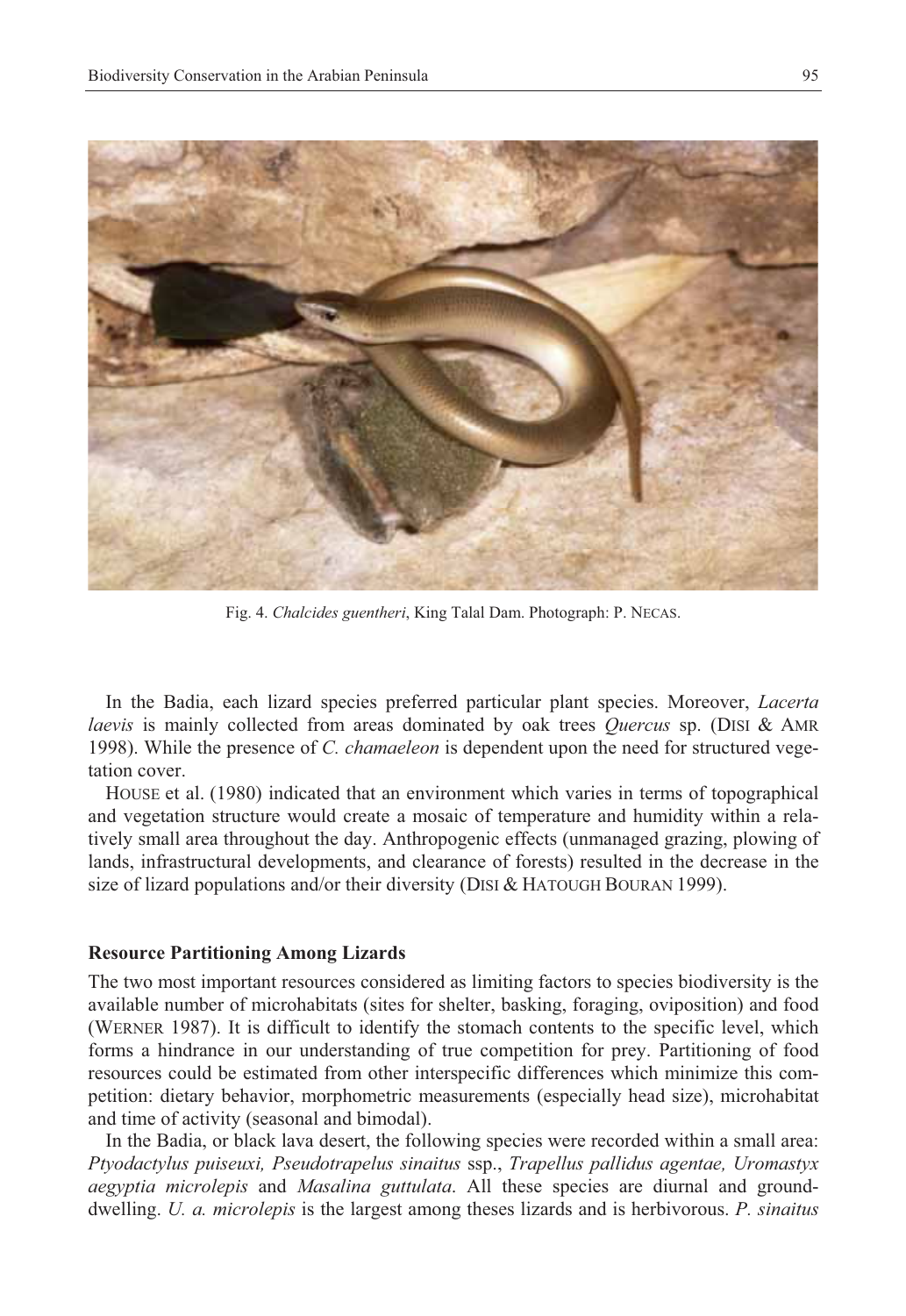| I | l<br>ׇ֚֬֓֡<br>ł<br>l                           |
|---|------------------------------------------------|
|   |                                                |
| ï | ı                                              |
|   | ł                                              |
|   |                                                |
|   | $\overline{\phantom{a}}$<br>i<br>l<br>ł<br>ı   |
|   | į<br>١<br>I<br>i<br>The Same<br>į              |
| ľ | ţ<br>í<br>i<br>į<br>۱<br>l<br>l<br>١<br>J<br>j |
|   | l                                              |
| ŀ | J<br>í                                         |

| Table 1. Zoogeographical and ecozone preferences of lizards in Jordan. |                     |           |       |           |                                                                |
|------------------------------------------------------------------------|---------------------|-----------|-------|-----------|----------------------------------------------------------------|
|                                                                        | Med                 | Badia     | Araba | S Jordan  | Remarks                                                        |
| Gekkonidae                                                             |                     |           |       |           |                                                                |
| Bunopus tuberculatus Blanford, 1874                                    |                     | $\bullet$ |       | $\bullet$ |                                                                |
| Cyrtopodion kotschyi orientalis Stepanek, 1937                         |                     |           |       |           | Jordan represent the most south-<br>em end of the distribution |
| Cyrtopodion scabrum (Heyden, 1827)                                     |                     |           |       |           |                                                                |
| Hemidactylus mindiae (Baha El Din, 2005)                               |                     |           |       |           |                                                                |
| Hemidactylus turcicus turcicus (Linnaeus, 1758)                        |                     |           |       |           | $* *$                                                          |
| Pristurus rupestris Blanford, 1874                                     |                     |           |       |           |                                                                |
| Ptyodactylus guttatus Heyden, 1827                                     | $\widehat{\bullet}$ |           |       |           |                                                                |
| Ptyodactylus hasselquistii (Donndroff, 1798)                           |                     |           |       | ă         |                                                                |
| Ptyodactylus puiseuxi Boutan, 1893                                     |                     |           |       |           |                                                                |
| Stenodactylus doriae (Blanford, 1827)                                  |                     |           |       |           |                                                                |
| Stenodactylus grandiceps Haas, 1952                                    |                     |           |       |           |                                                                |
| Stenodactylus slevini Haas, 1957                                       |                     |           |       |           |                                                                |
| Stenodactylus sthenodactylus (Lichtenstein, 1823)                      |                     |           |       |           |                                                                |
| Tropiocolotes nattereri Steindachner, 1901                             |                     |           |       |           |                                                                |
| Chamaeleonidae                                                         |                     |           |       |           |                                                                |
| Chamaeleo chamaeleon recticrista Boettger, 1880                        |                     |           |       |           | Jordan represent the most south-                               |
|                                                                        |                     |           |       |           | em end of the distribution /<br><b>CITES Annex II</b>          |
| Agamidae                                                               |                     |           |       |           |                                                                |
| Laudakia stellio brachydactyla (Haas, 1951)                            |                     |           |       |           |                                                                |
| Laudakia stellio picea (Parker, 1935)                                  |                     |           |       |           | Endemic to east Jordan and<br>northwest Arabia                 |
| Laudakia stellio ssp. (Linnaeus, 1758)                                 |                     |           |       |           |                                                                |
| Phrynocephalus arabicus Anderson, 1894                                 |                     |           |       |           |                                                                |
| Pseudotrapelus sinaitus Heyden, 1827                                   |                     |           |       |           |                                                                |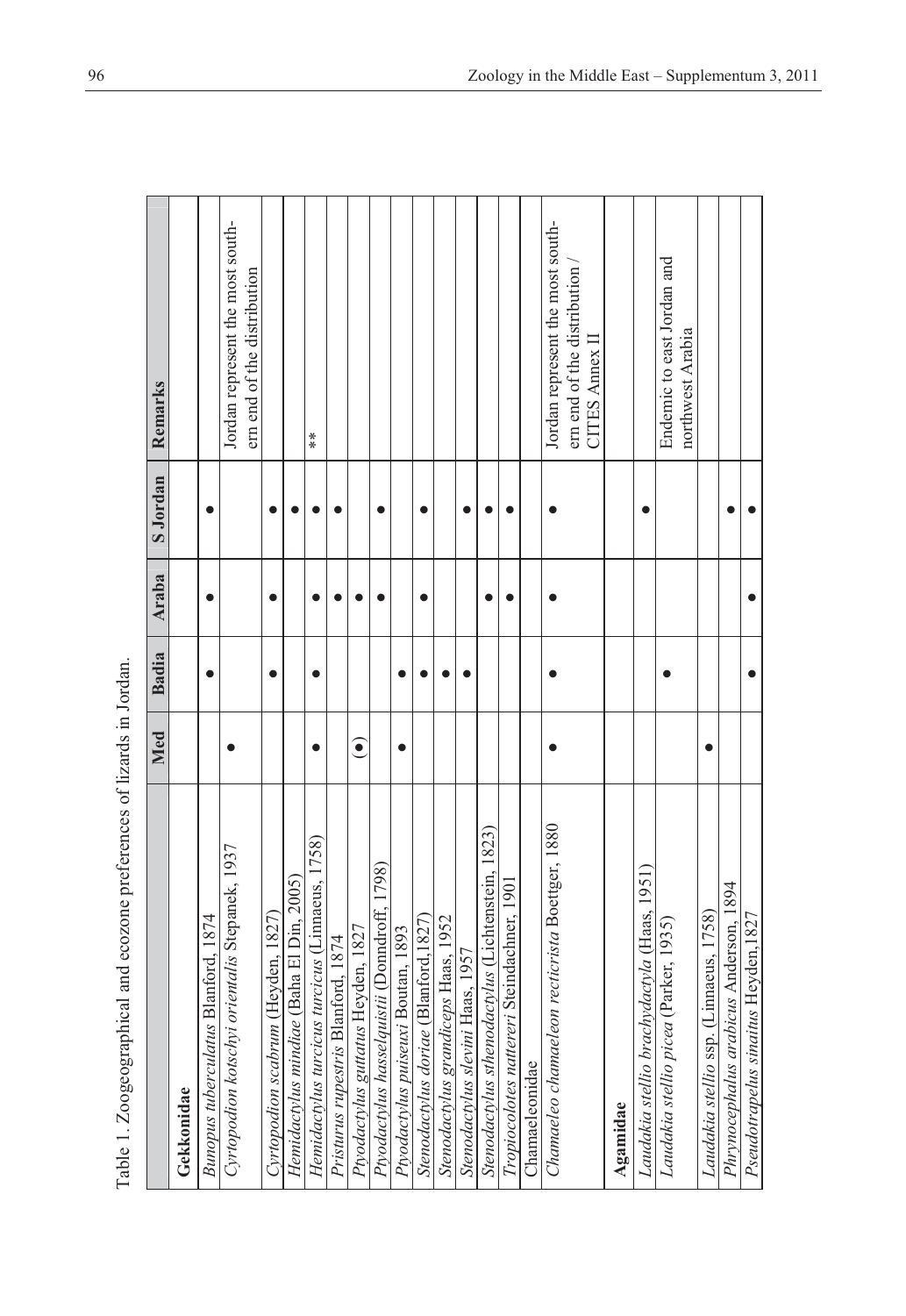|                                                 | Med | Badia               | Araba | S Jordan              | Remarks                                        |
|-------------------------------------------------|-----|---------------------|-------|-----------------------|------------------------------------------------|
| Trapelus pallidus agnetae (F. Werner, 1929)     |     |                     |       |                       |                                                |
| Trapelus pallidus pallidus (Reuss, 1833)        |     |                     |       |                       |                                                |
| Trapelus fieldi (Haas & Werner, 1969)           |     |                     |       |                       |                                                |
| Trapelus ruderatus (Olivier, 1804)              |     | $\widehat{\bullet}$ |       |                       |                                                |
| Uromastyx aegyptia microlepis Blanford, 1874    |     |                     |       |                       | CITES Annex II                                 |
| Lacertidae                                      |     |                     |       |                       |                                                |
| Acanthodactylus boskianus (Daudin, 1802)        |     |                     |       |                       |                                                |
| Acanthodactylus grandis Boulenger, 1909         |     |                     |       |                       |                                                |
| Acanthodactylus hardyi Haas, 1957               |     |                     |       |                       | Endemic to east Jordan and<br>northwest Arabia |
| Acanthodactylus opheodurus Arnold, 1980         |     |                     |       |                       |                                                |
| Acanthodactylus orientalis Angel, 1936          |     |                     |       |                       |                                                |
| Acanthodactylus ahmaddisii Werner, 2004         |     |                     |       |                       |                                                |
| Acanthodactylus robustus F.Wemer, 1929          |     |                     |       |                       |                                                |
| Acanthodactylus schmidti Haas, 1957             |     |                     |       |                       |                                                |
| Acanthodactylus scutellatus, Audouin, 1908      |     |                     |       |                       | Endemic to east Jordan and<br>northwest Arabia |
| Acanthodactylus tilburyi Amold, 1809            |     |                     |       | $\widetilde{\bullet}$ | Endemic to east Jordan and<br>northwest Arabia |
| Acanthodactylus tristrami (Günther, 1864)       |     |                     |       |                       |                                                |
| Lacerta kulzeri petraea Bischoff & Müller, 1999 |     |                     |       |                       | Relict; endemic to Mediterranean               |
|                                                 |     |                     |       |                       | biotope                                        |
| Lacerta laevis Gray, 1838                       |     |                     |       |                       | Jordan represent the most south-               |
|                                                 |     |                     |       |                       | em end of the distribution                     |
| Lacerta media israelica (Peters, 1964)          |     |                     |       |                       | Jordan represent the most south-               |
|                                                 |     |                     |       |                       | em end of the distribution                     |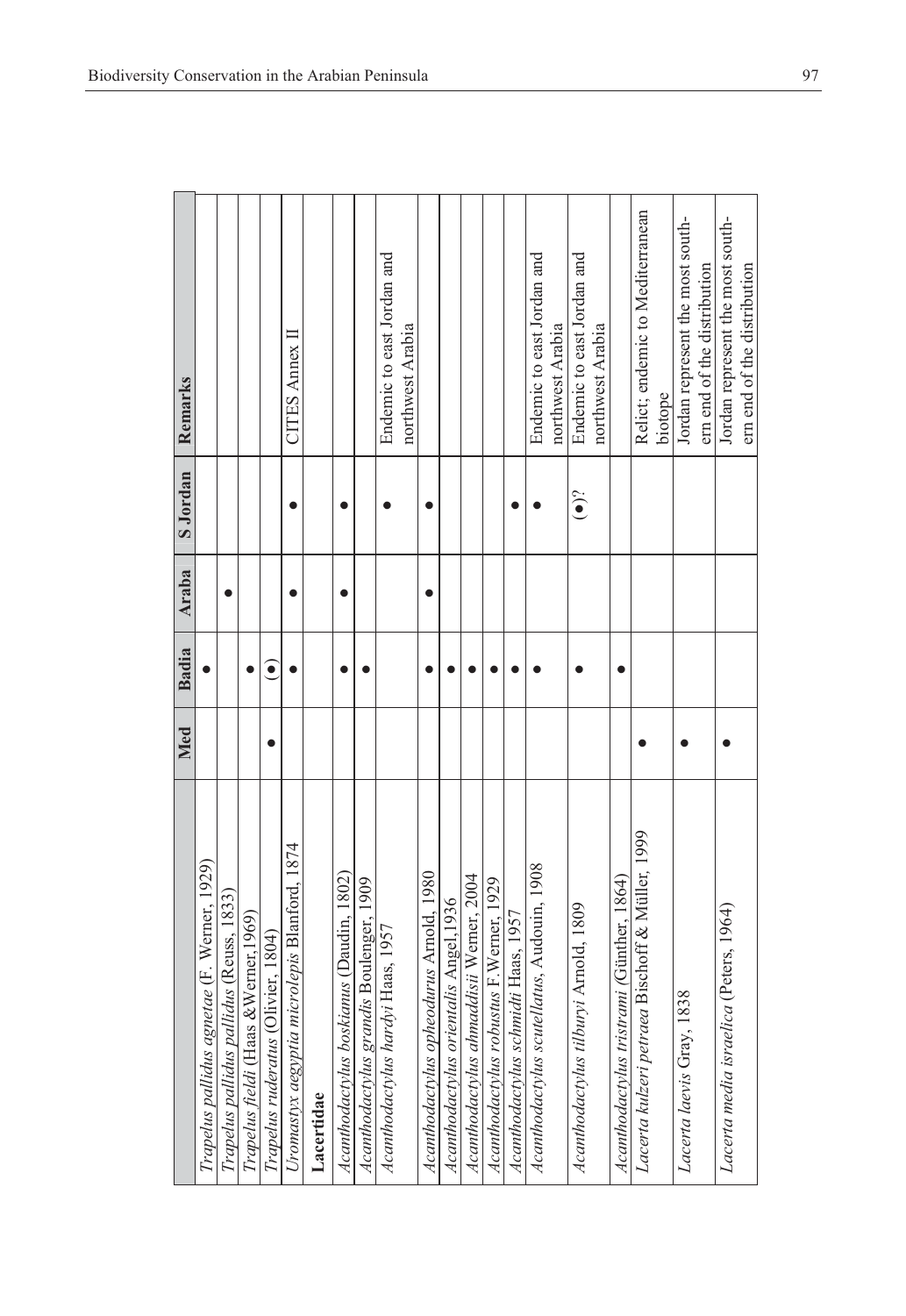| Remarks  |                                                |                                                   |                                         |                                          |                                            |           | Jordan represent the most south-           | em end of the distribution | Endemic to eastern Mediterrane-<br>an region |                                     |                                                            |                                         | Relict                            |                                     |                                     | Limited distribution                     | Jordan represent the most north-<br>em end of the distribution |          | Jordan represent the most south-<br>em end of the distribution |           | <b>CITIES Annex I</b>          |
|----------|------------------------------------------------|---------------------------------------------------|-----------------------------------------|------------------------------------------|--------------------------------------------|-----------|--------------------------------------------|----------------------------|----------------------------------------------|-------------------------------------|------------------------------------------------------------|-----------------------------------------|-----------------------------------|-------------------------------------|-------------------------------------|------------------------------------------|----------------------------------------------------------------|----------|----------------------------------------------------------------|-----------|--------------------------------|
| S Jordan |                                                |                                                   |                                         |                                          |                                            |           | ွဲ                                         |                            |                                              |                                     |                                                            |                                         |                                   |                                     |                                     |                                          |                                                                |          |                                                                |           |                                |
| Araba    |                                                |                                                   |                                         |                                          |                                            |           |                                            |                            |                                              |                                     |                                                            |                                         |                                   |                                     |                                     |                                          |                                                                |          |                                                                |           |                                |
| Badia    |                                                |                                                   |                                         |                                          | $\sim$                                     |           |                                            |                            |                                              |                                     |                                                            |                                         |                                   |                                     |                                     |                                          |                                                                |          |                                                                |           |                                |
| Med      |                                                |                                                   |                                         | $\widehat{\bullet}$                      |                                            |           |                                            |                            |                                              |                                     |                                                            |                                         |                                   |                                     |                                     |                                          |                                                                |          |                                                                |           |                                |
|          | Mesalina brevirostris microlepis (Angel, 1936) | Mesalina guttulata guttulata (Lichtenstein, 1823) | Mesalina olivieri schmidti (Haas, 1951) | Ophisops elegans blanfordi Schmidt, 1939 | Ophisops elegans ehrenbergi Wiegmann, 1835 | Scincidae | Ablepharus rueppellii festae Peracca, 1894 |                            | Chalcides guentheri Boulenger, 1823          | Chalcides ocellatus (Forskål, 1775) | Eumeces schneiderii pavimentatus (G.-St. Hilaire,<br>1827) | Eumeces schneiderii ssp. (Daudin, 1802) | Eumeces taeniolatus (Blyth, 1854) | Trachylepis vittata (Olivier, 1804) | Ophiomorus latastii Boulenger, 1887 | Scincus scincus meccensis Wiegmann, 1837 | Sphenops sepsoides (Audouin, 1827)                             | Anguidae | Pseudopus apodus (Pallas, 1775)                                | Varanidae | Varanus griseus (Daudin, 1803) |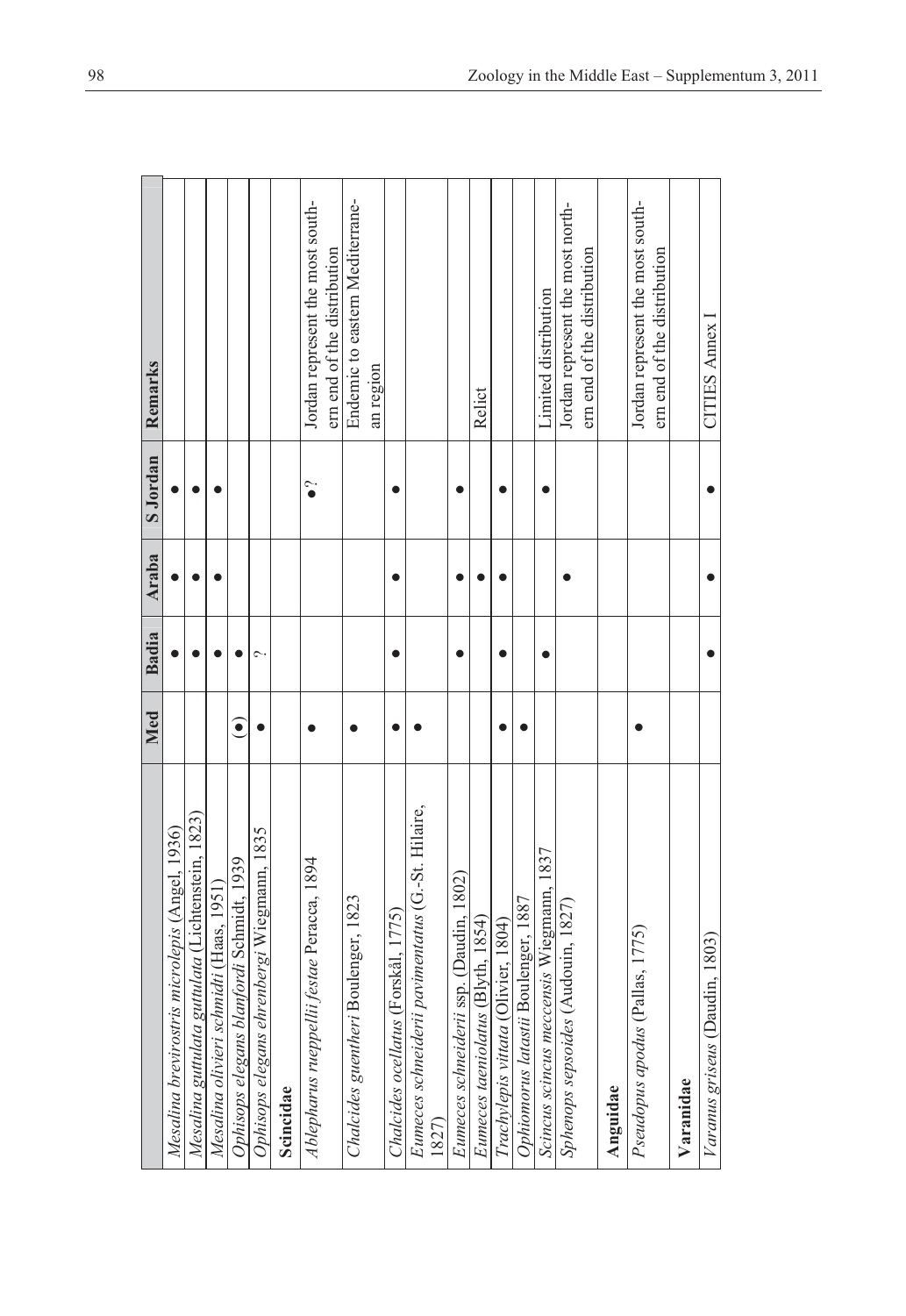is the second largest in body and head size and is omnivorous, with a large proportion of plant material in its diet. *T. p. agnetae* inhabits different habitats; the black lava desert, the black stones are smaller and well spaced than that occupied by *T*. *p. sinaitus*, and occupies depressions and wadi systems covered with fine sand and scattered vegetation. It is usually found close to the habitat of *U. a*. *microlepis. P. puiseuxi* is smaller than *T. p. agnetae* and feeds on insects. The smallest species in this group is *Mesalina guttulata. Uromastyx aegyptia microlepis* occupies open areas and has its burrows in the ground, with a wide crescentshaped opening. *P. sinaitus* is always found in association with large stony outcrops near its hiding places. *P. puisenxi* utilizes smaller rocks mostly solitary scattered rocks, while *M. guttulata* spends most of its time on the ground among scattered stones and under vegetation if present. It seems clear that the feeding habits and their habitat utilization prevent the competition among the studied species.

Eleven species of *Acanthodactylus* inhabit the Badia ecozone, six of them limited to it: *A. ahmaddisii, A. grandis, A. orientalis, A. robustus, A. tilburyi* and. *A. tristrame*, while the other five species extend their range to the southern Jordan and/or Wadi Araba: *A. boskianus, A. hardyi, A. opheodurus, A*. *schmidti* and *A. scutellatus*. All *Acanthodactylus* species which inhabit the Badia are diurnal, but they have different microhabitat and distributional patterns. It was found that *A. grandis* inhabits stony areas, on fairly hard substrate. *A. robustus* inhabits areas of hard substrate. *A. boskianus* inhabits fairly hard substrate and occupies a wide range of habitats. It was collected from 400 m below to 1300 m a.s.l. *A. boskianus* has especially penetrated to the Mediterranean ecozone with *A. opheodurus* (Petra).

ARNOLD (1983) stated that *A. boskianus* forages in more open areas. *A. boskianus* and *A. opheodurus* were collected from steppe grassland. They are also collected from the hills and mountains of Petra of the more typical eastern Mediterranean ecozone. Similar observations were made in Iraq (REED & MARX 1959). *A. opheodurus* inhabits a wide diversity of habitats. ARNOLD (1980) indicated that *A. boskianus* co-exists with *A. opheodurus*, and that the larger species reduce competition with the smaller one, *A. opheodurus,* by taking larger prey when adults. *A. tristrami* inhabits a fairly hard substrate; also it extends its range into steppetype habitat on the edge of the Mediterranean ecozone but differs from the habitats of *A. boskianus* and *A. opheodurus. A. schmidti* utilizes areas where soft sand is partly stabilized by root systems of spiny bushes. Also, it makes use of shade thrown by the vegetation where it lives. This species is characterized by having extensive fringes on its digits, allowing it to inhabit soft sandy substrates.

In the sand dunes of southern Jordan the following species are found: *Acanthodactylus schmidti*, *A. tilburyi, Stenodactylus doriae, Scincus scincus meccensis, Phrynocephalus arabicus* and *Varanus griseus*. These species avoid competition and divide the resources of the area by utilizing different microhabitats, time activity, and the head/prey size and behavior. *A. schmidti* and *A. tilburyi* are diurnal and living in the same vicinity but the former is larger in size and prefers flat sand dune; while the latter is more confined to softer and banked dunes (MODRY ET AL. 1999). *S. s. meccensis* and *S. doriae* are limited to sand habitat and subterranean. *S. doriae* is nocturnal; while *S. s. meccensis* is diurnal; *P. arabicus* is found on sandy areas with scattered vegetation and boulders, it is diurnal and active at midday. *Varanus griseus* is the largest lizard in Jordan, diurnal and lives in both sand and gravel habitats. It is an active forager and may travel 2 km in search for food. *V. griseus* predates on all the above mentioned species; five of them evade predation by submerging rapidly beneath the sand.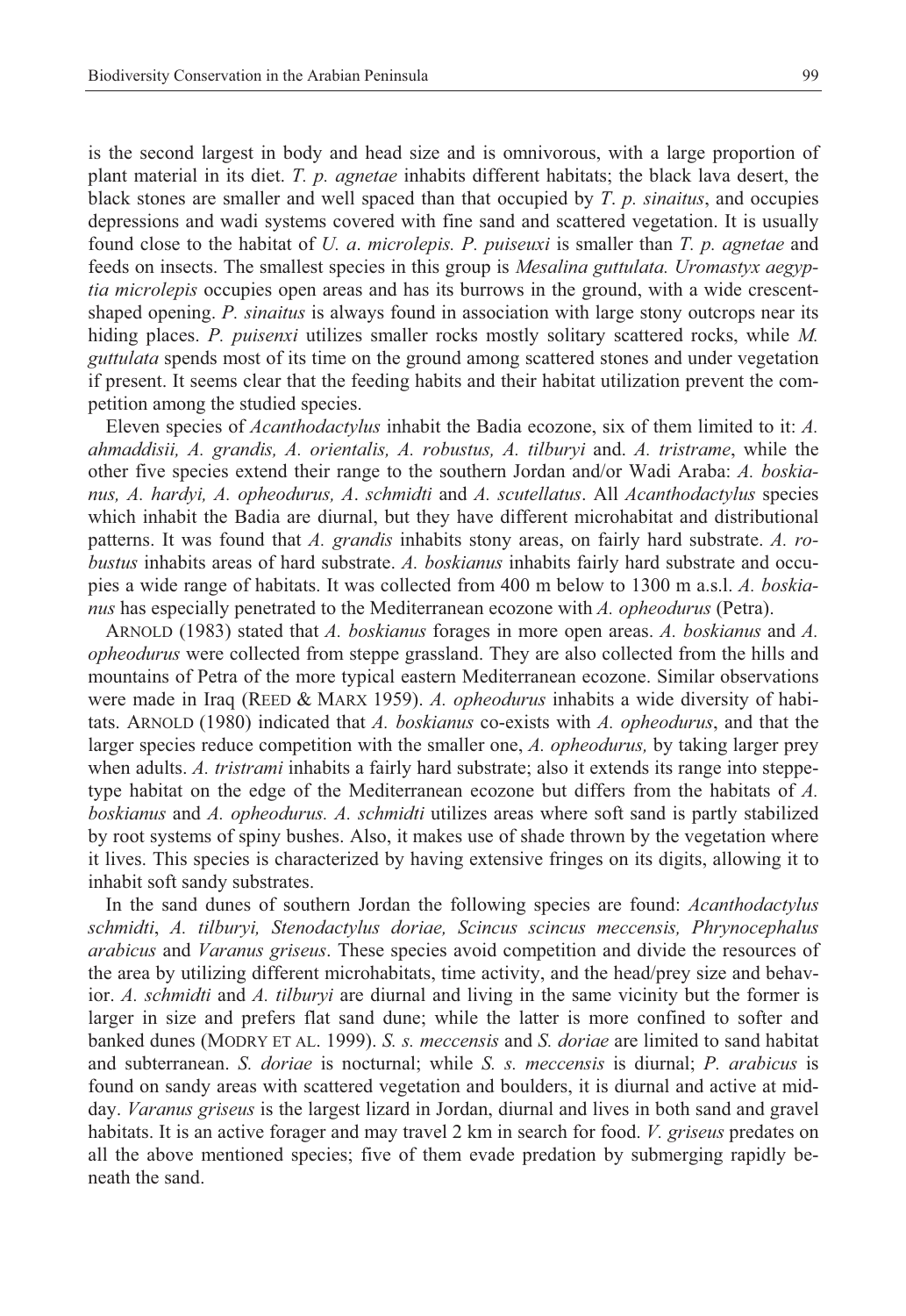

Fig. 5. *Laudakia stellio* eating subadult *Ptyodactylus guttatus*. Photograph: D. MODR.

# **Discussion and conclusions**

The lizard fauna of Jordan is highly heterogeneous and diversified (DISI & AMR 1998, DISI 2002). Lizards occupy specific habitats within the different ecozones of Jordan, which suit their environmental requirements. Certain species are restricted to the Mediterranean ecozone (Table 1), while others inhabit Wadi Araba and southern Jordan or the Badia. It was found that the most effective factor in determining the distribution of the lizards in Jordan is altitude. This study shows that the second abiotic factor affecting distribution of lizards in Jordan is the mean annual values of soil moisture index (i.e. *Chalcides ocellatus* and *Trachylepis vittata*). Gekkos inhabiting the Badia and south of Jordan and Wadi Araba are mostly nocturnal or active in late afternoons in order to avoid the most desiccating period or intense solar radiation (*Ptyodactylus hassilquisti, Stenodactylus doriae* and *Bunipus tuberculatus*). Some habitats are inhabited by several species which may be an evidence for resource partitioning and niche selection. Competition among species living in the same area may be reduced among them by size differences, behavioral changes and habitat utilization. Specimens of *A. boskianus* collected from hot and arid localities in the Eastern Desert attained rough and highly keeled scales on the posterior half and tail. It is unclear if this feature is associated with drought conditions and hot environments.

The third parameter affecting the distribution of lizards is vegetation. Types of vegetation are affected by several abiotic parameters: rainfall, type of soil, temperature, solar radiation, dew, altitude, etc. Vegetation cover is an important factor that influences the habitat microclimate. Moreover, vegetation may be utilized as a refuge or foraging site. Abundance and presence of certain species of lizards are mainly related to the availability of vegetation. Also, the following parameters affecting lizard distribution in Jordan are: dew, rainfall, mean daily range of temperature, and mean annual solar radiation.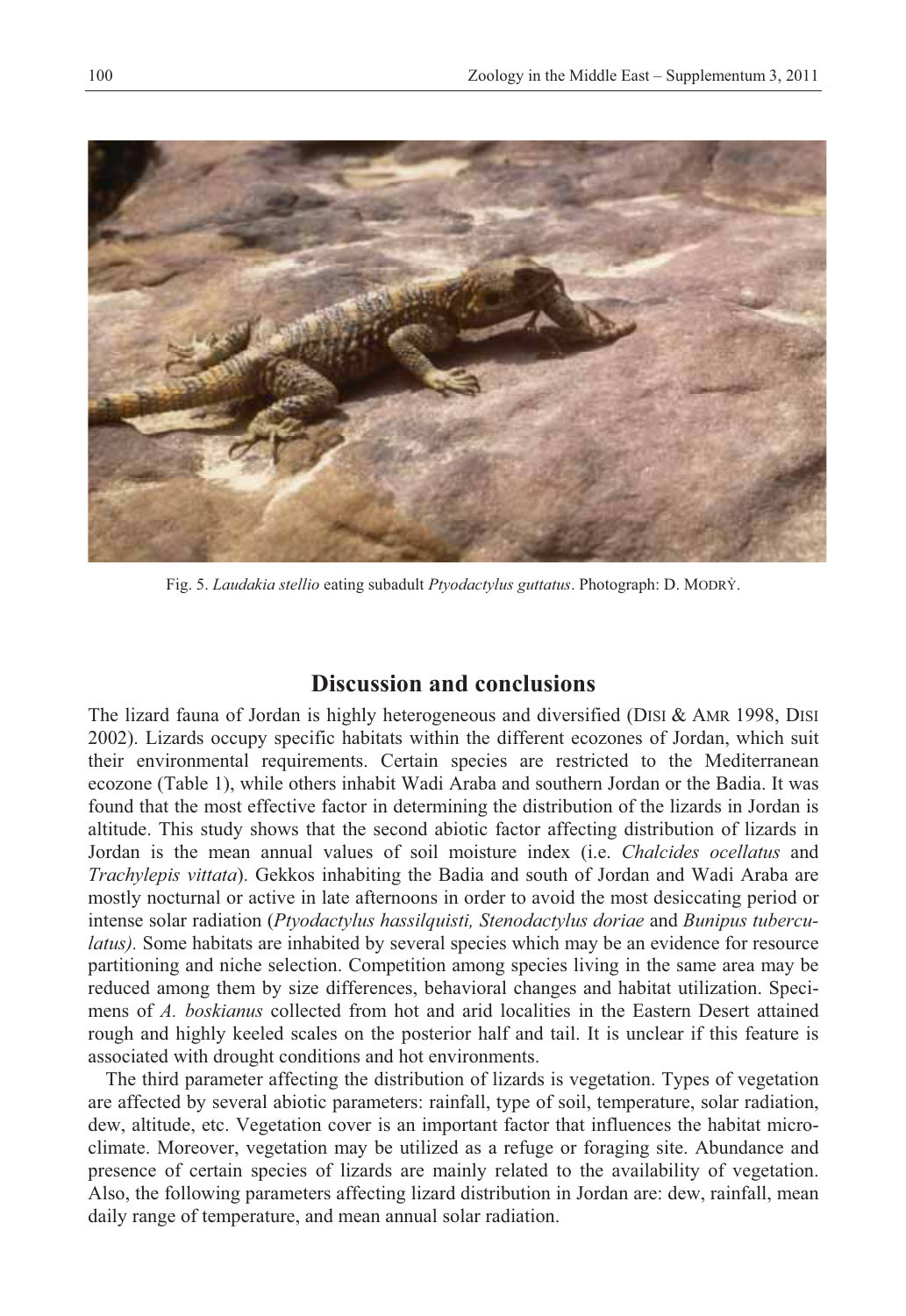Anthropogenic effects resulted in changes in the abundance, diversity and distribution of lizard populations in Jordan (DISI & AMR 1998). Ecological changes have resulted in a rapid decline of natural habitats due to overgrazing, urban expansion, infrastructure development, mismanagement of the highlands, and fire. All these factors have led to deforestation, soil erosion and desertification, resulting in a patchy and fragile environment, and affecting the abundance of lacertid lizards (DISI 1996, 2002).

**Acknowledgement.** The author would like to thank the Deanship of Scientific Research at the University of Jordan for their financial support.

## **References**

- AL-OGILY, S. M. & A. HUSSAIN (1983): Studies on the Egyptian Spiny Tauled Lizard *Uromastyx aegyptius* in the Riyadh region. – Saudi Arabia Journal College of Science King Saud University 14(2): 341-351.
- ANDERSON, S. C. (1968): Zoogeographic analysis of the lizard fauna. p. 305-371. pp. In: W. B. FISHER (Ed.), The Land of Iran. – The Cambridge History of Iran, Cambridge University Press, Cambridge, U.K.ANDERSON, S. C. (1999): The Lizards of Iran. – Society for the Study of Amphibians and Reptiles. Ithaca (New York).
- ANONYMOUS (1984): National Atlas of Jordan. Part I: Climate and Agroclimatology. Jordan National Geographic Centre, Amman.
- ARNOLD, E. N. (1980): The reptiles and amphibians of Dhofar, southern Arabia. The Journal of Oman Studies, Special Report 2: 273-332.
- ARNOLD, E. N. (1983): Osteology, genitalia and the relationships of *Acanthodactylus* (Reptilia: Lacertidae). – Bulletin of the British Museum of Natural History (Zoology) 44: 291-339.
- ARNOLD, E. N. (1984): Ecology of lowland lizards in the eastern United Arab Emirates*.* Journal of Zoology (London) 204: 329-354.
- BOUSKILA, A. (1984): Habitat selection, in particular burrow location, in the Dabb-lizard, *Uromastyx aegyptius*, near Hazeva [In Hebrew with English abstract]. – M.Sc. Thesis in Environmental Biology. The Hebrew University of Jerusalem. 161 pp. +5 pls.
- CLARK, R. & E. CLARK (1973): Report on a collection of amphibian and reptiles from Turkey. Occasional Papers of the California Academy of Sciences 104: 1-62.
- DISI, A. M. (1987): Environmental factors affecting snake distribution in Jordan. In: F. KRUPP, W. SCHNEIDER & R. KINZELBACH (Eds), Proceedings of the Symposium on the Fauna and Zoogeography of the Middle East, Mainz 1985. Beihefte zum TAVO Atlas, Wiesbaden 28: 296-310.
- DISI, A. M. (1991): A contribution to the herpetofauna of Jordan. 4. Lizards of Jordan. Zoology in the Middle East 5: 25-35.
- DISI, A. M. (1993): Environmental factors affecting the distribution of lizards in Jordan.  $7<sup>th</sup>$  Ordinary General Meeting Societas Europaea Herpetologica, 15-19 September 1993. Barcelona.
- DISI, A. M. (1996): A contribution to the knowledge of the herpetofauna of Jordan. VI. The Jordanian herpetofauna as a zoogeographic indicator. – Herpetozoa 9(1/2): 71-81.
- DISI, A. M. (2002): Jordan Country Study on Biological Diversity: Herpetofauna of Jordan. With technical support from the United Nations Environment Programme (NNEP) and funding from the Global Environment Facility (GEF). Project No. GF/6105-92-65, GF/6105, 92-02 (2991).
- DISI, A. M. & Z. S. AMR (1998): Distribution and ecology of lizards in Jordan (Reptilia: Sauria). p. 43- 66. In: U. FRITZ, F. J. OBST & B. ANDREAS (Eds), Beiträge zu einer Herpetofauna Arabica. – Faunistische Abhandlungen, Staatliches Museum für Tierkunde Dresden, Supplement, Contributions to a "Herpetologia Arabica", Vol. 21, Suppl. 6.